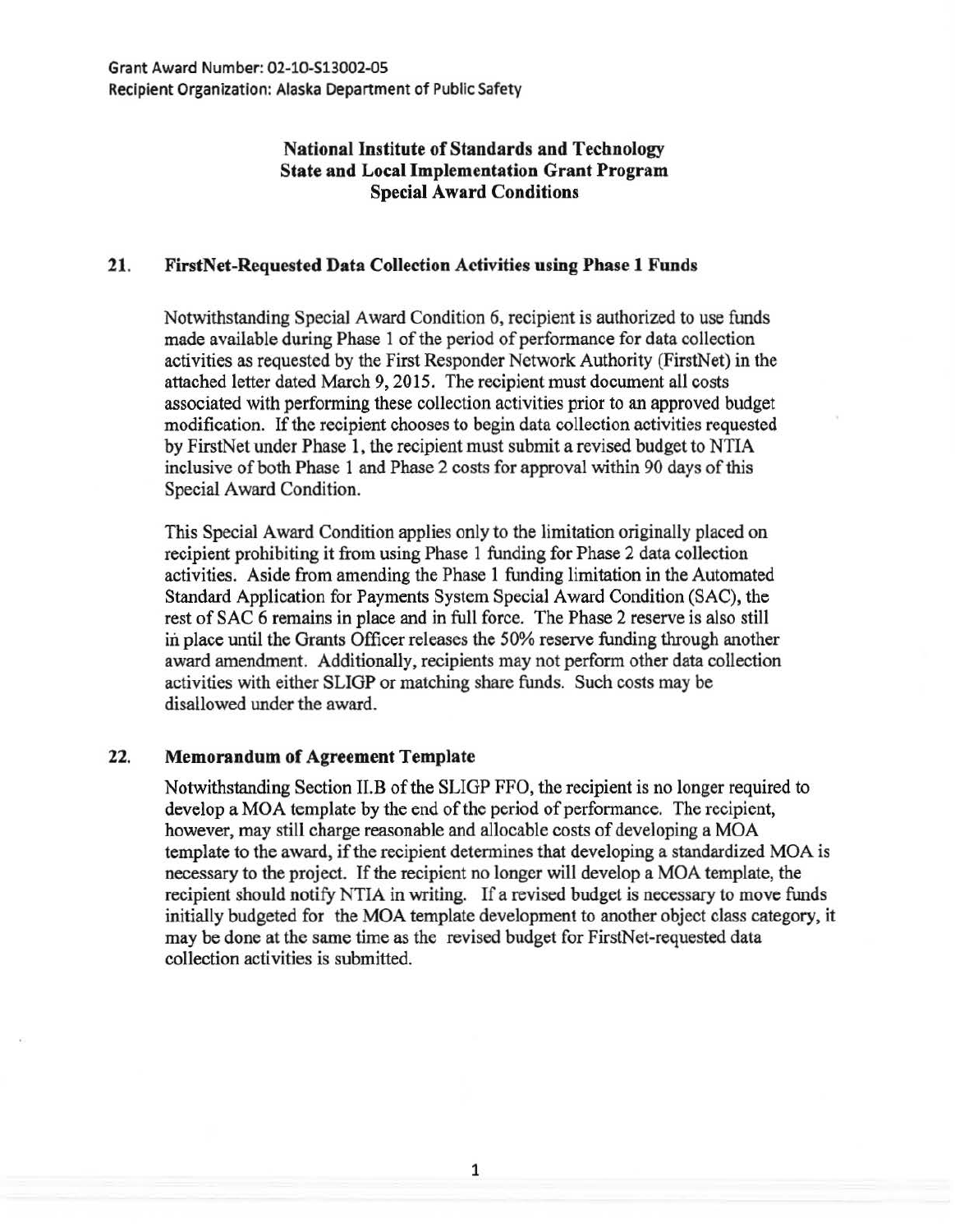

March 9, 2015

The Honorable Lawrence E. Strickling Assistant Secretary for Communications and lnfonnation U.S. Department of Commerce 1401 Constitution Avenue, N.W. Washington, D.C. 20230

RE: SLIOP Second Phase- Finalized Data Collection Elements

Dear Assistant Secretary Strickling:

The First Responder Network Authority (FirstNet) has con finned its approach to data collection for the second phase of the State and Local Implementation Grant Program (SLIGP) following meetings with, and the receipt of input from, the State Single Points of Contact (SPOCs). Based on the processes and anticipated timing for the development of the Comprehensive Network Solution(s) Request for Proposal and State Plans for building, operating, and deploying the nationwide public safety broadband network, along with the feedback from many SPOCs, FirstNet has concluded that the attached data collection elements are those that would be useful for the second phase of SLIGP and will pursue accordingly.

The attached data clements are intended to maximize the collection of stakeholder inputs for FirstNet's planning process to help shape the Nationwide Public Safety Broadband Network acquisition and ultimately the State Plans that are delivered to each Governor. In particular, FirstNct will request data from the States on five general topics:

- 1) Coverage desired coverage areas and deployment phases
- 2) Users and Operational Areas information on potential user base and their operational areas
- 3) Capacity Planning information on applications and data usage
- 4) Current Providers / Procurement information on current service providers, plans, and potential barriers to adoption
- 5) State Plan Decision documentation of the process and potential barriers for State Plan decision-making

I thank you for your prompt attention to this matter and, as always, look forward to our ongoing

partnership on SLIGP endeavors.<br>Sincerely

TJ Kennedy Acting Executive Director First Responder Network Authority

 $cc:$ Stephen Fletcher, Associate Administrator for Public Safety National Telecommunications and Information Administration